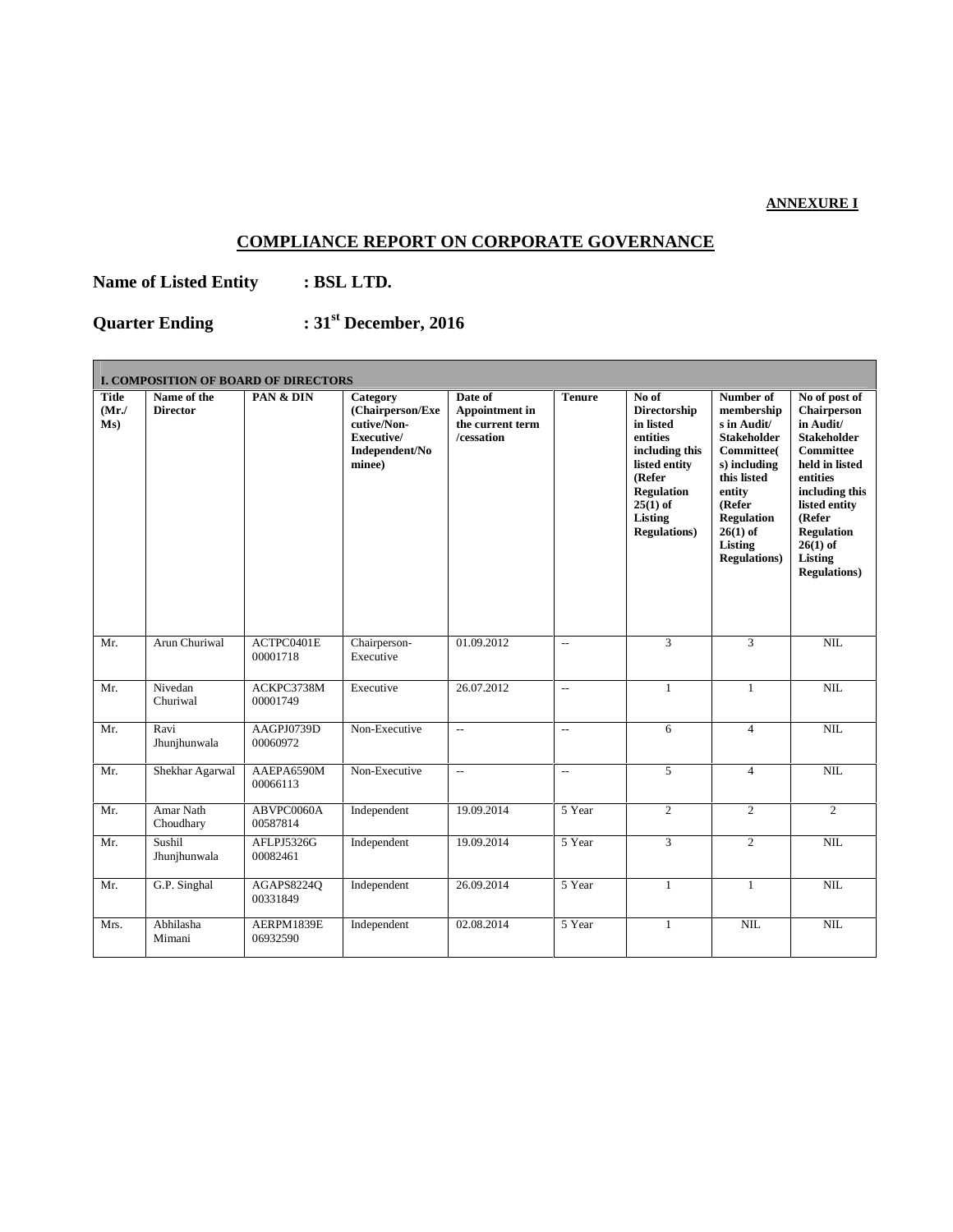## **II. COMPOSITION OF COMMITTEES**

| <b>Name of Committee</b>               | <b>Name of Committee Members</b> | Category (Chairperson/Executive/Non-   |  |
|----------------------------------------|----------------------------------|----------------------------------------|--|
|                                        |                                  | <b>Executive/independent/Nominee)</b>  |  |
|                                        |                                  |                                        |  |
| 1. Audit Committee                     | Shri Amar Nath Choudhary         | Chairperson-Non Executive-Independent  |  |
|                                        | Shri Shekhar Agarwal             | Non-Executive                          |  |
|                                        | Shri Sushil Jhunjhunwala         | Non-Executive-Independent              |  |
|                                        | Shri G.P. Singhal                | Non-Executive -Independent             |  |
| 2. Nomination & Remuneration Committee | Shri Sushil Jhunjhunwala         | Chairperson-Non-Executive -Independent |  |
|                                        | Shri Amar Nath Choudhary         | Non-Executive -Independent             |  |
|                                        | Shri Shekhar Agarwal             | Non-Executive                          |  |
|                                        | Shri G.P. Singhal                | Non-Executive -Independent             |  |
| 3. Stakeholders Relationship Committee | Shri Amar Nath Choudhary         | Chairperson-Non-Executive -Independent |  |
|                                        | Shri Arun Churiwal               | Chairperson-Executive                  |  |
|                                        | Shri Ravi Jhunjhunwala           | Non-Executive                          |  |
|                                        | Shri Nivedan Churiwal            | Executive                              |  |
| 4. CSR Committee                       | Shri Arun Churiwal               | Chairperson-Executive                  |  |
|                                        | Shri Amar Nath Choudhary         | Non-Executive -Independent             |  |
|                                        | Shri Nivedan Churiwal            | Executive                              |  |
|                                        |                                  |                                        |  |

| <b>III. MEETING OF BOARD OF DIRECTORS</b>           |                                                          |                                                                |  |  |  |
|-----------------------------------------------------|----------------------------------------------------------|----------------------------------------------------------------|--|--|--|
| Date(s) of Meeting (if any) in the previous quarter | $Date(s)$ of Meeting (if any) in the<br>relevant quarter | Maximum gap between any two consecutive (in<br>number of days) |  |  |  |
| $11th$ August, 2016                                 | $7th$ November, 2016                                     | 87 days                                                        |  |  |  |

| IV. MEETING OF COMMITTEES (AUDIT COMMITTEE)                    |                                                       |                                                                   |                                                                           |  |  |
|----------------------------------------------------------------|-------------------------------------------------------|-------------------------------------------------------------------|---------------------------------------------------------------------------|--|--|
| Date(s) of meeting of the committee in<br>the relevant quarter | Whether requirement of<br><b>Ouorum met (details)</b> | Date(s) of meeting of the<br>committee in the previous<br>quarter | Maximum gap between any two<br>consecutive meetings in number of<br>days* |  |  |
| $7th$ November, 2016                                           | Yes                                                   | $11th$ August, 2016                                               | 87 days                                                                   |  |  |